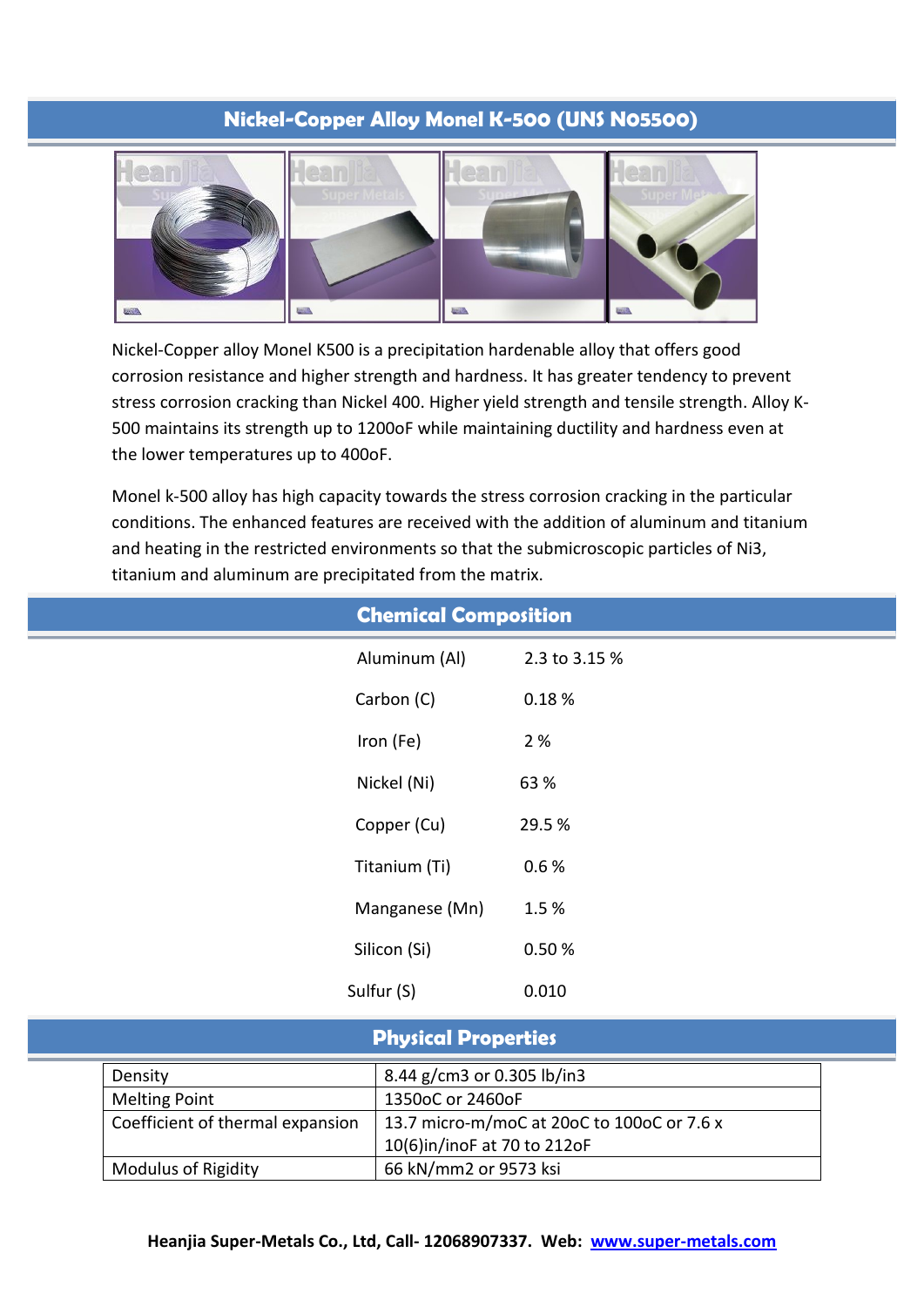| <b>Modulus of Elasticity</b> | 179 kN/mm2 or 25962 ksi |
|------------------------------|-------------------------|
|------------------------------|-------------------------|

The beneficial features of Monel K-500 are that it is virtually non-magnetic at the low temperatures though it is possible to produce the magnetic layer on the surface of material while treatment. Aluminum and copper may be selectively oxidized while heating that leave a highly nickel rich magnetic layer on the material. The effect is certainly evident on the thin wire or strip that possesses large ratio of surface to weight. The magnetic layer can be eradicated by pickling or bright dipping in acid and the non magnetic properties of the material will be restored.

| Condition            | Tensile Strength   |                | Application temperature |                  |
|----------------------|--------------------|----------------|-------------------------|------------------|
| Annealed             | 650 to 850 N/mm2   | 94 to 123 ksi  | $-100$ to 260 oC        | -150 to 500 oF   |
| Annealed and aged    | 950 to 1050 N/mm2  | 138 to 167 ksi | $-100$ to 260 oC        | -150 to 500 oF   |
| <b>Spring Temper</b> | 1000 to 1300 N/mm2 | 145 to 189 ksi | $-100$ to 260 oC        | -150 to 500 oF   |
| Spring Temper + Aged | 1200 to 1500 N/mm2 | 174 to 218 ksi | $-100$ to 260 oC        | $-150$ to 500 oF |

### **Heat Processing Monel K500 in free air has an adverse effect on its strength**

## **Thermal Properties**

| Temp,     | Linear thermal expansion    | Thermal conductivity  | Special heat      | <b>Electrical resistivity</b> |
|-----------|-----------------------------|-----------------------|-------------------|-------------------------------|
| Of        | Inch/inch-oF $x 10(-6)$     | Btu-in-hr-sgft-oF     | BTU-lb-oF         | Ohm-circ-mil-ft               |
| $-320$ of | 6.2 Inch/inch-oF $x 10(-6)$ |                       |                   | -330.8 Ohm-circ-mil-          |
|           |                             |                       |                   | ft                            |
| $-200$ of | 6.8 Inch/inch-oF $x 10(-6)$ | 92 Btu-in-hr-sgft-oF  | 0.077 BTU-lb-oF   |                               |
| 70 of     | $\overline{\phantom{a}}$    | 121 Btu-in-hr-sqft-oF | 0.100 BTU-lb-oF   | 370 Ohm-circ-mil-ft           |
| 200 of    | 7.6 Inch/inch-oF $x$ 10(-6) | 136 Btu-in-hr-sgft-oF | 0.107 BTU-lb-oF   | 372 Ohm-circ-mil-ft           |
| 400 of    | 8.1 Inch/inch-oF x 10(-6)   | 156 Btu-in-hr-sgft-oF | $0.114$ BTU-lb-oF | 378 Ohm-circ-mil-ft           |
| 600 of    | 8.3 Inch/inch-oF x 10(-6)   | 178 Btu-in-hr-sqft-oF | 0.117 BTU-lb-oF   | 385 Ohm-circ-mil-ft           |
| 800 of    | 8.5 Inch/inch-oF x 10(-6)   | 198 Btu-in-hr-sgft-oF | $0.120$ BTU-lb-oF | 390 Ohm-circ-mil-ft           |
| $1000$ of | 8.7 Inch/inch-oF x 10(-6)   | 220 Btu-in-hr-sqft-oF | $0.125$ BTU-lb-oF | 393 Ohm-circ-mil-ft           |
| 1200 of   | 9.1 Inch/inch-oF x 10(-6)   | 240 Btu-in-hr-sgft-oF | 0.132 BTU-lb-oF   | 396 Ohm-circ-mil-ft           |
| 1400 of   | 9.3 Inch/inch-oF x 10(-6)   | 262 Btu-in-hr-sgft-oF | 0.141 BTU-lb-oF   | 400 Ohm-circ-mil-ft           |
| 1600 of   | 9.6 Inch/inch-oF x 10(-6)   | 282 Btu-in-hr-sqft-oF | 0.157 BTU-lb-oF   | 408 Ohm-circ-mil-ft           |
| 1800 of   | $\sim$                      | 302 Btu-in-hr-sgft-oF | 0.186 BTU-lb-oF   | 418 Ohm-circ-mil-ft           |

# **Magnetic Properties**

| Condition                     | Tensile<br>strength, psi | Permeability | Curie temperature, oF for<br>permeability |           |           |                 |
|-------------------------------|--------------------------|--------------|-------------------------------------------|-----------|-----------|-----------------|
|                               |                          |              | 1.01                                      | $1.02$ oF | $1.05$ oF | $1.10$ oF       |
| Annealed, cooled              | 92,500 psi               | 1.0011       | $-210$ oF                                 | $-210$ oF |           | $\qquad \qquad$ |
| Annealed, age hardened        | 151,000 psi              | 1.0018       | $-153$ oF                                 | $-178$ oF | $-202$ oF | $-210$ oF       |
| Cold drawn 20%                | 137,000 psi              | 1.0011       | $-210$ oF                                 |           |           |                 |
| Cold drawn 20% + age hardened | 186,500 psi              | 1.0019       | $-130$ oF                                 | $-150$ oF | $-182$ oF | $-210$ oF       |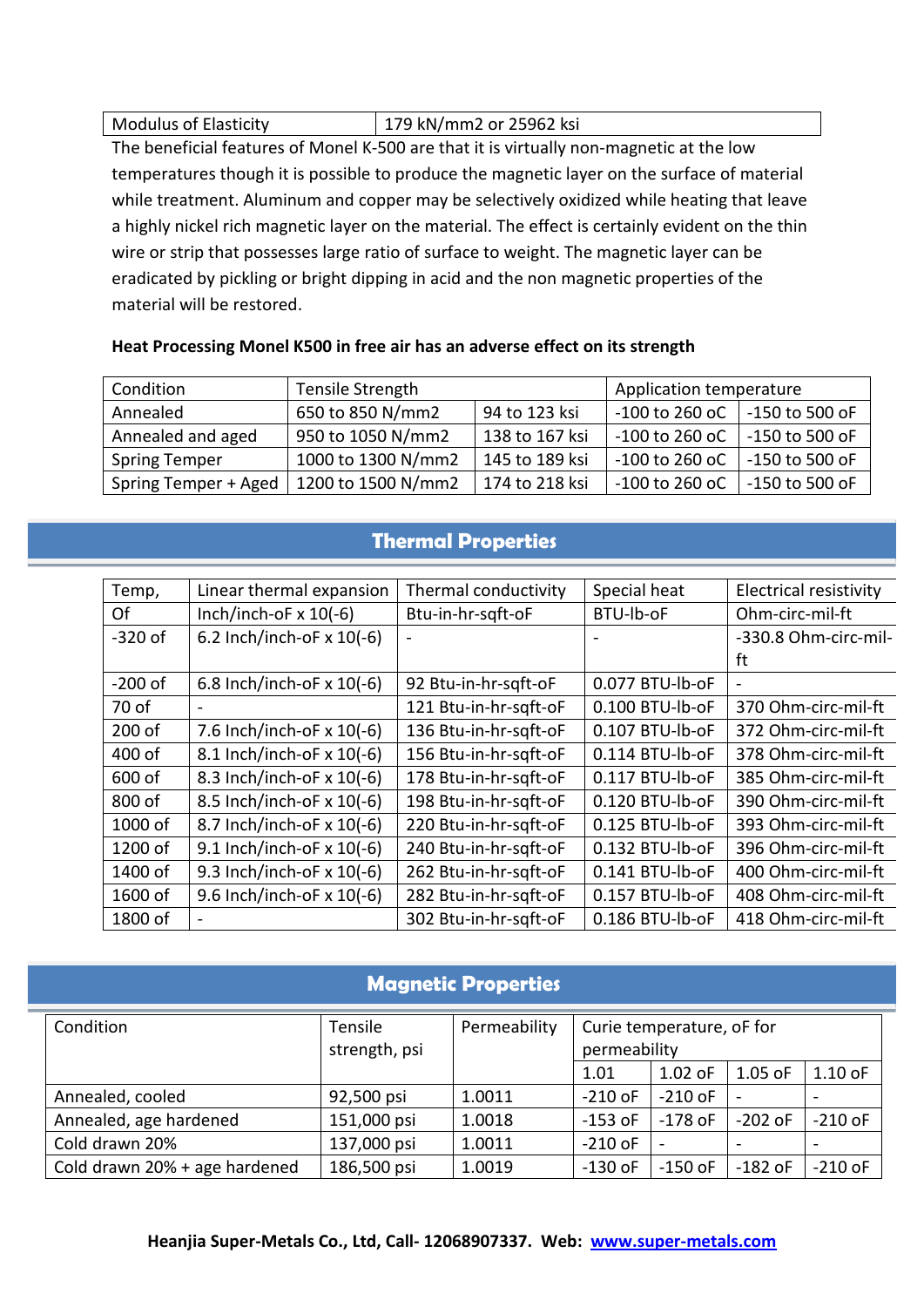| Cold drawn 50 %               | 151,250 psi | 1.0010 | $-210$ oF |                |         |         |
|-------------------------------|-------------|--------|-----------|----------------|---------|---------|
| Cold drawn 50 %+ age hardened | 198,000 psi | 1.0019 | -130 oF   | $-150$ oF $\,$ | -182 oF | -210 oF |

| <b>Mechanical Properties</b> |                       |                |                   |            |               |  |  |
|------------------------------|-----------------------|----------------|-------------------|------------|---------------|--|--|
| <b>Alloy form</b>            | Condition             | Tensile        | $0.2 %$ yield     | Elongation | Hardness      |  |  |
|                              |                       | strength, ksi  | strength          | %          |               |  |  |
| Monel K500 Rod & Bar         | Hot finished + Aged   | 140 ksi to 190 | 100 ksi to 150    | 30 % to 20 | 27 HRC to 38  |  |  |
|                              |                       | ksi            | ksi               | %          | <b>HRC</b>    |  |  |
| Monel K500 Rod & Bar         | Hot finished +        | 90 ksi to 110  | 40 ksi to 60 ksi  | 45 % to 25 | 75 HRC to 90  |  |  |
|                              | Annealed              | ksi            |                   | %          | <b>HRC</b>    |  |  |
| Monel K500 Rod & Bar         | Hot finished +        | 130 ksi to 165 | 85 ksi to 120 ksi | 35 %to 20  | 24 HRC to 35  |  |  |
|                              | annealed + aged       | ksi            |                   | %          | <b>HRC</b>    |  |  |
| Monel K500 Rod & Bar         | Cold drawn + aged     | 135 ksi to 185 | 95 ksi to 160 ksi | 30 % to 15 | 25 HRC to 41  |  |  |
|                              |                       | ksi            |                   | %          | <b>HRC</b>    |  |  |
| Monel K500 Rod & Bar         | Cold drawn +          | 130 ksi to 190 | 85 ksi to 120 ksi | 30 %to 20  | 24 HRC to 35  |  |  |
|                              | annealed + aged       | ksi            |                   | %          | <b>HRC</b>    |  |  |
| Monel K500 Plate             | Hot finished $+$ aged | 140 to 180     | 100 to 135        | 30 to 20   | 27 HRC to 37  |  |  |
|                              |                       |                |                   |            | <b>HRC</b>    |  |  |
| Monel K500 Sheet             | Cold rolled +         | 90 to 105      | 40 to 65          | 45 to 25   | <b>85 HRC</b> |  |  |
|                              | annealed              |                |                   |            |               |  |  |

#### **Shear Strength**

| Condition                  | Max Strength | Deflection at max strength   Tensile strength |           | Elongation |
|----------------------------|--------------|-----------------------------------------------|-----------|------------|
| Annealed                   | 65.3 ksi     | 0.08 ksi                                      | 97.5 ksi  | 49 %       |
| Annealed + aged   96.5 ksi |              | 0.06 ksi                                      | 147.2 ksi | 29 %       |

#### **Room temperature Fatigue strength**

| Forms, condition      | Fatigue strength  | Tensile  | (Fatigue strength/ tensile strength) |
|-----------------------|-------------------|----------|--------------------------------------|
|                       | at $10(6)$ cycles | strength | ratio                                |
| Rod, annealed         | 38 ksi            | 88 ksi   | 0.43                                 |
| Rod, hot rolled       | 43 ksi            | 99 ksi   | 0.43                                 |
| Rod-hot rolled + aged | 51 ksi            | 155 ksi  | 0.33                                 |

# **Corrosion Resistance**

The resistance to corrosion produced by **Monel K-500** is partially equivalent to Monel 400 in the age toughening condition. Monel k500 wire has higher capacity towards the stress corrosion cracking in the particular conditions.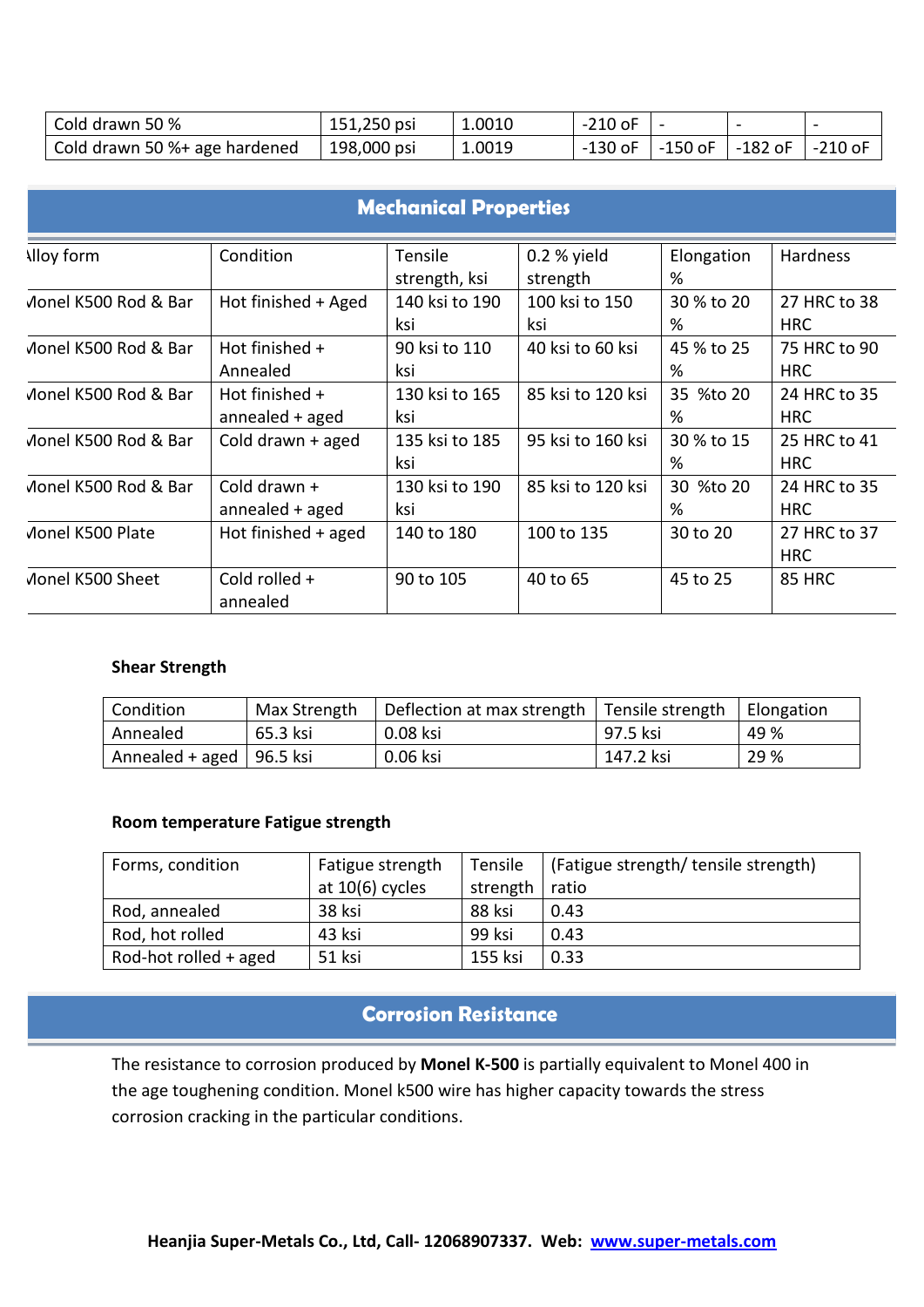Monel K-500 offers resistance to the sour gas environment. Within six days of continuous immersion in the saturated hydrogen sulfide solutions in the acidic and basic solution in the U bend, age hardening material shows no cracks. The toughness lies between 28 to 40 Rc. The combination of minimum corrosion rate in the high velocity sea water and large firmness make Monel K500 wire highly fit for making shaft of centrifugal pump in the marine applications. The alloy shows stability in the stagnant or slow moving sea water after pitting though this pitting is reduced after quick initial attack. The resistance offered by the alloy K500 and other alloys is attacked by the different corrosive media.

### **Fabrication**

**Monel K-500** is easily fabricable by following the common industrial methods. In the hot processing, providing the complete temperature for deformation is an essential factor in receiving the hot malleability. The highest preferable heating temperature for hot processing of Alloy K-500 is 2100oF. The alloy should be set into hot furnace and taken back when it's all sections are equally heated.

The extended absorption at this temperature is risky. If it gets late then the material should be set into extended absorption while the temperature should be set at 1900oF as long as the metal is ready to use for particular purpose and then brought at temperature of 2100oF. When all parts of metal are equally heated it should be taken out from the furnace. In case of large delay, the process should be discarded from the furnace and quenched by water.

The hot processing temperature is between 1600oF to 2100oF and the massive processing is excellently performed at temperature between 1900oF to 2100oF though the processing at temperature lower than 1600oF is not suitable. To develop the fine grain in forging, the eventual heating temperature is set at 2100oF and minimum 30% reduction area is obtained in the final forging process.

During hot processing, or when it is essential for **Monel K-500 Alloy,** it is quenched before further hot processing; it should not be quenched in air but at temperature about 1450o or more. If the alloy is cooled down slightly its heat processing is done by some limit and stress established may cause thermal tearing while reheating of alloy.

Moreover the material cooling provides better response to age toughening because more age hardening components are required for processing. The material surface is oxidized to slight extent and it can be pickled easily if it is water cooled consisting of 2% of alcohol.

### **Cold Processing of Monel K-500 Alloy**

For cold processing of **Monel K-500**, the traditional methods are followed. Though the alloy needs an adequate power for formation, it offers superior ductility. The increased hardness is obtained by Monel k – 500 alloy with wider cold processing as compare to other alloys.

### **Machining of Monel K-500 Alloy**